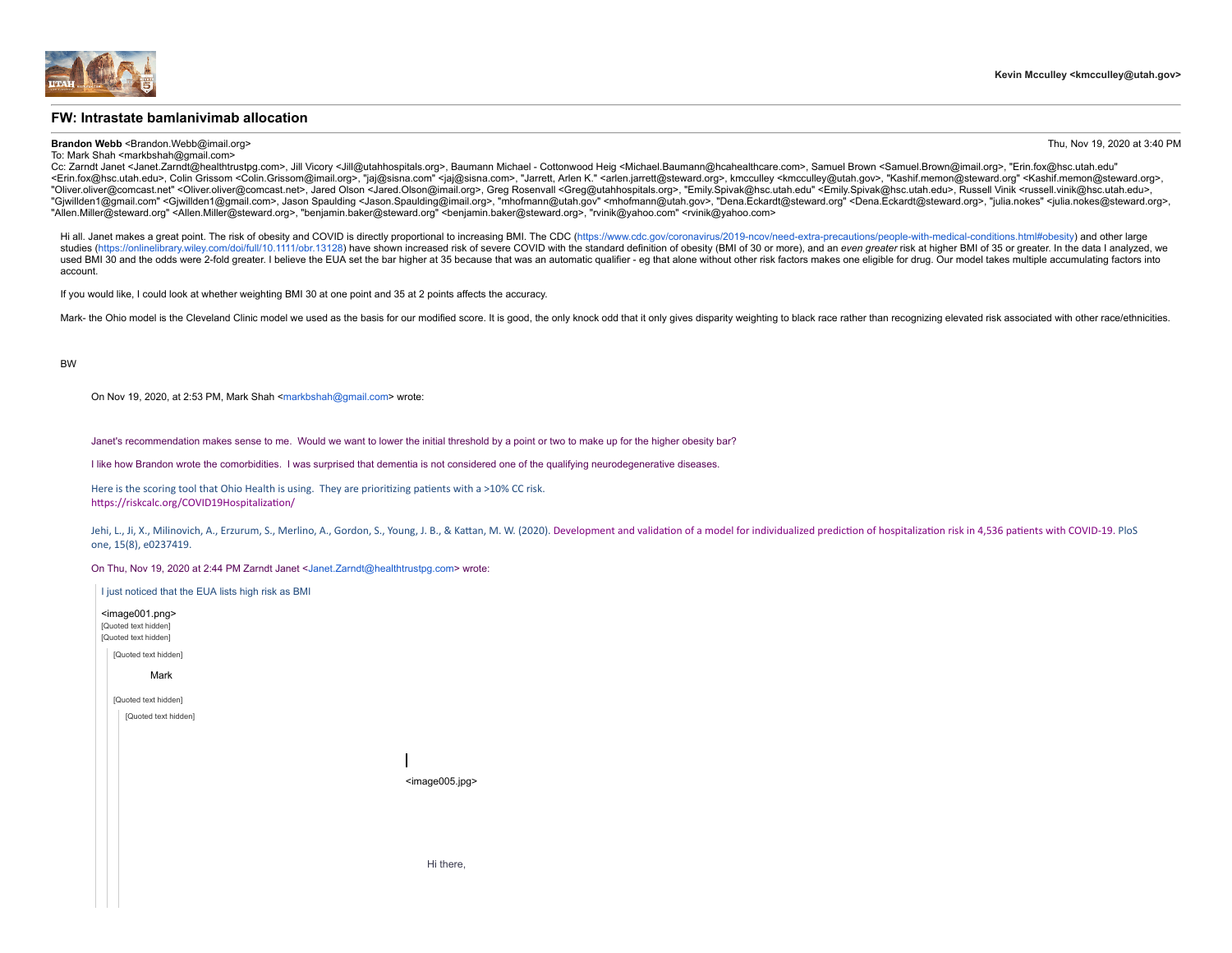Marta Wosinska, Ph.D. is inviting you to a scheduled Zoom meeting.

# Join

### Zoom

# [Meeting](https://urldefense.proofpoint.com/v2/url?u=https-3A__duke.zoom.us_j_98237004278&d=DwMFaQ&c=II16XUCNF0uj2WHDMBdftpHZzyfqZU4E6o4J8m7Yfh-XF5deecOtjPXuMFvj1uWy&r=2rVKiwhVW5GYzy_qr7FNYCaR_QJMbVy0Ics2XsA5qMs&m=lwZvMOYvxb1LEzp1nu67CRQ3OlSC3AB7S97AJ_wO1gQ&s=A1SkhLOASDnR5i5rrDYY9U01v0PR08iyXyu2NMf7xzs&e=)

Phone one-tap: US: [+13017158592,,98237004278#](tel:+13017158592,,98237004278) or [+13126266799,,98237004278#](tel:+13126266799,,98237004278) Meeting URL: [https://duke.zoom.us/j/98237004278](https://urldefense.proofpoint.com/v2/url?u=https-3A__duke.zoom.us_j_98237004278&d=DwMFaQ&c=II16XUCNF0uj2WHDMBdftpHZzyfqZU4E6o4J8m7Yfh-XF5deecOtjPXuMFvj1uWy&r=2rVKiwhVW5GYzy_qr7FNYCaR_QJMbVy0Ics2XsA5qMs&m=lwZvMOYvxb1LEzp1nu67CRQ3OlSC3AB7S97AJ_wO1gQ&s=A1SkhLOASDnR5i5rrDYY9U01v0PR08iyXyu2NMf7xzs&e=) Meeting ID: 982 3700 4278

### **Join by**

Dial:

**Telephone**

For higher quality, dial a number based on your current location. US: +1 301 715 8592 or +1 312 626 6799 or +1 646 876 9923 or +1 408 638 0968 or +1 669 900 6833 or +1 253 215 8782 or +1 346 248 7799 Meeting ID: 982 3700 4278

[International](https://urldefense.proofpoint.com/v2/url?u=https-3A__duke.zoom.us_u_aeovWbem8x&d=DwMFaQ&c=II16XUCNF0uj2WHDMBdftpHZzyfqZU4E6o4J8m7Yfh-XF5deecOtjPXuMFvj1uWy&r=2rVKiwhVW5GYzy_qr7FNYCaR_QJMbVy0Ics2XsA5qMs&m=lwZvMOYvxb1LEzp1nu67CRQ3OlSC3AB7S97AJ_wO1gQ&s=QKTFvdiPa1OKvth4flKcdaW23941DVKZBr6uRUzej9k&e=) numbers

## **Join from an**

# **H.323/SIP**

### **room system**

H.323: 162.255.37.11 (US West) 162.255.36.11 (US East) 115.114.131.7 (India Mumbai) 115.114.115.7 (India Hyderabad) 213.19.144.110 (Amsterdam Netherlands)